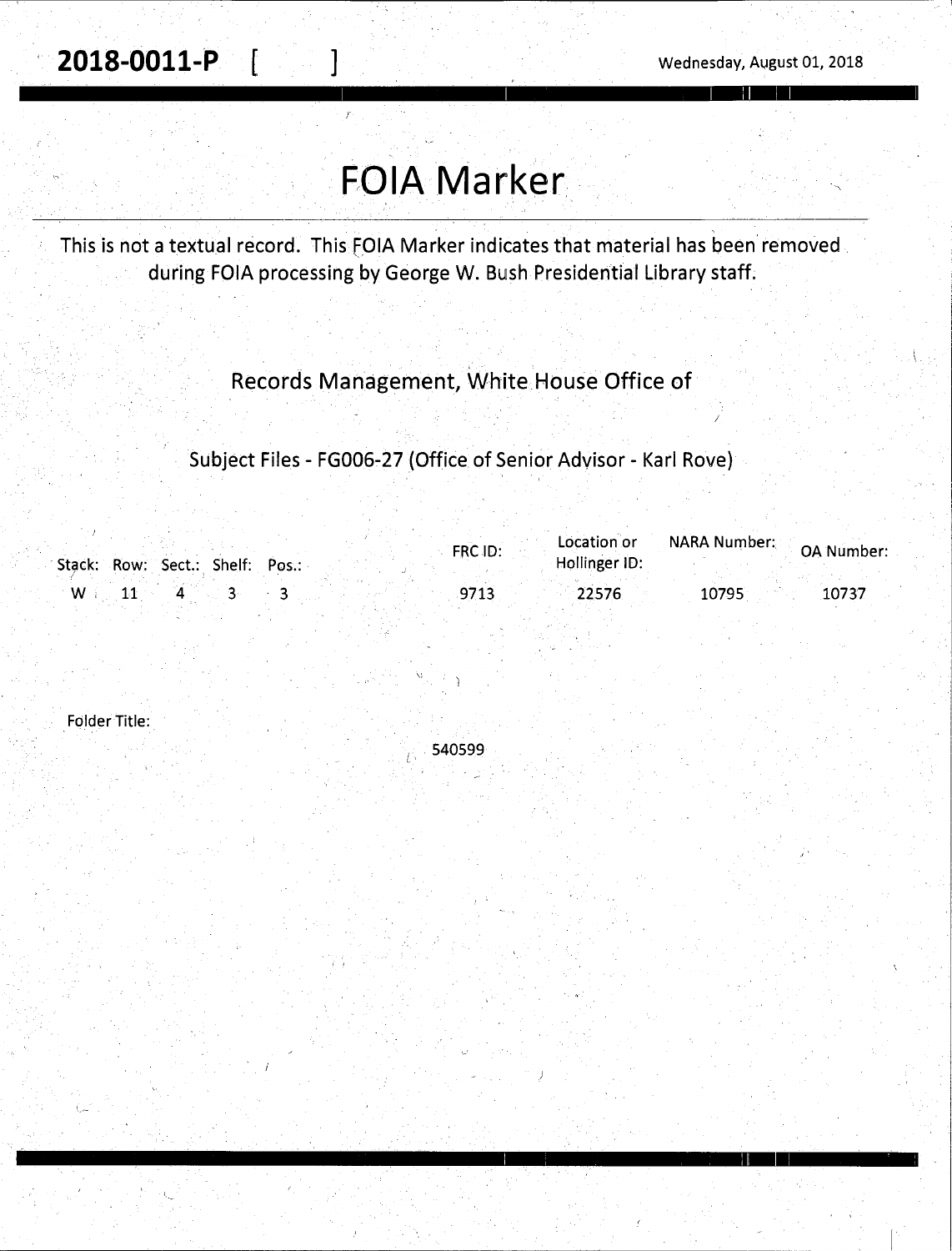## **Withdrawn/Redacted Material**  The George W. Bush.Library

' I I : II I I

| <b>DOCUMENT</b> | <b>FORM</b> | <b>SUBJECT/TITLE</b> |                                                  | <b>PAGES</b> | <b>DATE</b> | <b>RESTRICTION(S)</b> |  |
|-----------------|-------------|----------------------|--------------------------------------------------|--------------|-------------|-----------------------|--|
| NO.             |             |                      |                                                  |              |             |                       |  |
| 001             | Memorandum  |                      | Proposed Presidential Speech and Plan - To: Dan  |              | 08/02/2002  | PS:                   |  |
|                 |             |                      | Bartlett, et al. - From: Brett Kavanaugh, et al. |              |             |                       |  |
|                 |             |                      |                                                  |              |             |                       |  |

| <b>COLLECTION TITLE:</b>                                                                                                                                                                                                                                                                                                                                                                                                                                                                                                                                         |                                                                                                                                                                                                                                                                                                                                                                                                                                                                                                                                                                                                                                                                                                                                                                 |
|------------------------------------------------------------------------------------------------------------------------------------------------------------------------------------------------------------------------------------------------------------------------------------------------------------------------------------------------------------------------------------------------------------------------------------------------------------------------------------------------------------------------------------------------------------------|-----------------------------------------------------------------------------------------------------------------------------------------------------------------------------------------------------------------------------------------------------------------------------------------------------------------------------------------------------------------------------------------------------------------------------------------------------------------------------------------------------------------------------------------------------------------------------------------------------------------------------------------------------------------------------------------------------------------------------------------------------------------|
| Records Management, White House Office of                                                                                                                                                                                                                                                                                                                                                                                                                                                                                                                        |                                                                                                                                                                                                                                                                                                                                                                                                                                                                                                                                                                                                                                                                                                                                                                 |
| <b>SERIES:</b>                                                                                                                                                                                                                                                                                                                                                                                                                                                                                                                                                   |                                                                                                                                                                                                                                                                                                                                                                                                                                                                                                                                                                                                                                                                                                                                                                 |
| Subject Files - FG006-27 (Office of Senior Advisor - Karl Rove)                                                                                                                                                                                                                                                                                                                                                                                                                                                                                                  |                                                                                                                                                                                                                                                                                                                                                                                                                                                                                                                                                                                                                                                                                                                                                                 |
| <b>FOLDER TITLE:</b>                                                                                                                                                                                                                                                                                                                                                                                                                                                                                                                                             |                                                                                                                                                                                                                                                                                                                                                                                                                                                                                                                                                                                                                                                                                                                                                                 |
| 540599                                                                                                                                                                                                                                                                                                                                                                                                                                                                                                                                                           |                                                                                                                                                                                                                                                                                                                                                                                                                                                                                                                                                                                                                                                                                                                                                                 |
| FRC ID:                                                                                                                                                                                                                                                                                                                                                                                                                                                                                                                                                          |                                                                                                                                                                                                                                                                                                                                                                                                                                                                                                                                                                                                                                                                                                                                                                 |
| 9713                                                                                                                                                                                                                                                                                                                                                                                                                                                                                                                                                             |                                                                                                                                                                                                                                                                                                                                                                                                                                                                                                                                                                                                                                                                                                                                                                 |
|                                                                                                                                                                                                                                                                                                                                                                                                                                                                                                                                                                  | <b>RESTRICTION CODES</b>                                                                                                                                                                                                                                                                                                                                                                                                                                                                                                                                                                                                                                                                                                                                        |
| Presidential Records Act - [44 U.S.C. 2204(a)]                                                                                                                                                                                                                                                                                                                                                                                                                                                                                                                   | Freedom of Information Act - [5 U.S.C. 552(b)]                                                                                                                                                                                                                                                                                                                                                                                                                                                                                                                                                                                                                                                                                                                  |
| P3 Release would violate a Federal statute $[(a)(3)$ of the PRA]<br>P4 Release would disclose trade secrets or confidential commercial or<br>financial information [(a)(4) of the PRA]<br><b>P5 Release would disclose confidential advice between the President</b><br>and his advisors, or between such advisors (a)(5) of the PRA]<br>P6 Release would constitute a clearly unwarranted invasion of<br>personal privacy $[(a)(6)$ of the PRA<br>PRM. Personal record misfile defined in accordance with 44 U.S.C.<br>$2201(3)$ .<br>Deed of Gift Restrictions | b(2) Release would disclose internal personnel rules and practices of<br>an agency $[(b)(2)$ of the FOIA.<br>$b(3)$ Release would violate a Federal statute $(a)(3)$ of the FOIA<br>b(4) Release would disclose trade secrets or confidential or financial<br>information $[(b)(4)$ of the FOIA]<br>b(6) Release would constitute a clearly unwarranted invasion of<br>personal privacy [(b)(6) of the FOIA]<br>b(7) Release would disclose information compiled for law enforcement<br>purposes $[(b)(7)$ of the FOIA]<br>b(8) Release would disclose information concerning the regulation of<br>financial institutions $(1)(8)$ of the FOIA.<br>b(9) Release would disclose geological or geophysical information<br>concerning wells $[(b)(9)$ of the FOIA] |
| A. Closed by Executive Order 13526 governing access to national<br>security information.                                                                                                                                                                                                                                                                                                                                                                                                                                                                         | <b>Records Not Subject to FOIA</b>                                                                                                                                                                                                                                                                                                                                                                                                                                                                                                                                                                                                                                                                                                                              |
| B. Closed by statute or by the agency which originated the document.                                                                                                                                                                                                                                                                                                                                                                                                                                                                                             | Court Sealed - The document is withheld under a court seal and is not subject to                                                                                                                                                                                                                                                                                                                                                                                                                                                                                                                                                                                                                                                                                |

C. Closed in accordance.with restrictions contained in donor's deed of gift.

 $\overline{\mathcal{C}}$ 

the Freedom of Information Act.

<sup>~</sup>I , *<sup>r</sup>*r <sup>1</sup>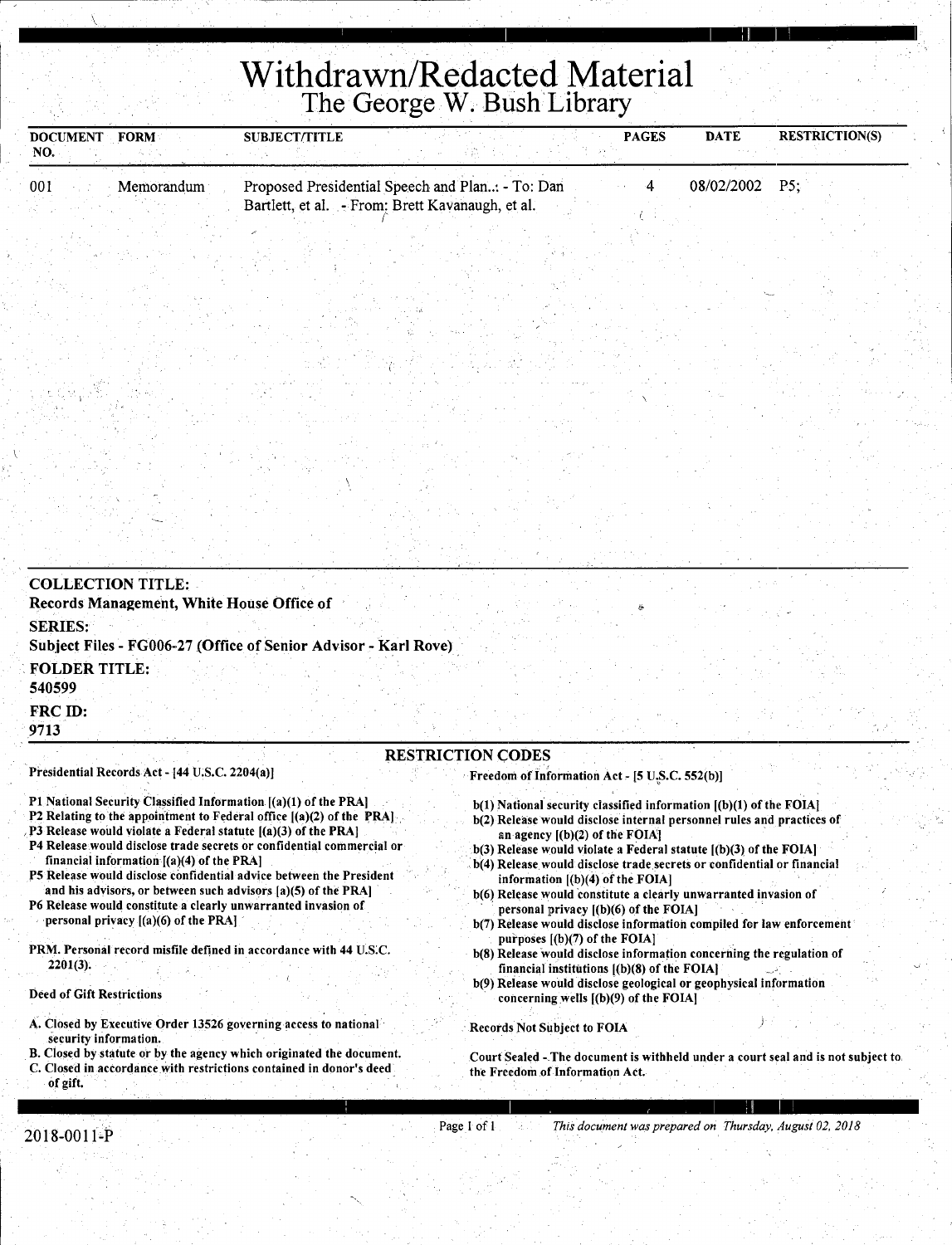## Withdrawal Marker The George.W. Bush Library

I ' I :11

<u>I i gant a gcomh</u>

| <b>FORM</b> | <b>SUBJECT/TITLE</b>                   |                     |                        | <b>PAGES</b> | <b>DATE</b>        | <b>RESTRICTION(S)</b> |
|-------------|----------------------------------------|---------------------|------------------------|--------------|--------------------|-----------------------|
|             |                                        |                     |                        |              |                    |                       |
| Mamarandum  | Duranted Durilleated Current and Dlan- | The Deadless of all | $\Gamma_{\text{meas}}$ |              | <u>08/02/2002.</u> | DS.                   |

Memorandum Proposed Presidential Speech and Plan ... - To: Dan Bartlett, et al. - From: Brett Kavanaugh, et al.

### This marker identifies the original location of the withdrawn item listed above. For a complete list of items withdrawn from this folder, see the Withdrawal/Redaction Sheet at the front of the folder.

| the Region of the Committee of the<br>istorica di                                 |  |                          |                   |                        |  |
|-----------------------------------------------------------------------------------|--|--------------------------|-------------------|------------------------|--|
| <b>COLLECTION:</b><br>Records Management, White House Office of                   |  |                          |                   |                        |  |
| <b>SERIES:</b><br>Subject Files - FG006-27 (Office of Senior Advisor - Karl Rove) |  |                          |                   |                        |  |
| <b>FOLDER TITLE:</b><br>540599                                                    |  |                          |                   |                        |  |
| FRC ID:<br>9713                                                                   |  |                          |                   | FOIA IDs and Segments: |  |
| OA Num.:<br>10737                                                                 |  |                          | $2018 - 0011 - P$ |                        |  |
| <b>NARA Num.:</b><br>10795                                                        |  |                          |                   |                        |  |
|                                                                                   |  | <b>RESTRICTION CODES</b> |                   |                        |  |

Presidential Records Act - [44 U.S.C. 2204(a)]

- Pl National Security Classified Information [(a)(I) of the PRA]
- P2 Relating to the appointment to Federal office  $[(a)(2)$  of the PRA]
- P3 Release would violate a Federal statute  $[(a)(3)$  of the PRA]
- P4 Release would disclose trade secrets or confidential commercial or
- financial information [(a)(4) of the PRA] P5 Release would disclose confidential advice between the President
- and his advisors, or between such advisors [a)(S) of the PRA] P6'Release would constitute a clearly unwarranted invasion of
- personal privacy [(a)(6) of the PRA]
- PRM. Personal record misfile defined in accordance with 44 U.S.C.  $2201(3).$

Deed of Gift Restrictions

- A. Closed by Executive Order 13526 governing access to national security information.
- B. Closed by statute or by the agency which originated the document. C. Closed in accordance with restrictions contained in donor's deed
- of gift.
- Freedom of Information Act [5 U.S.C. 552(b)]
	- $b(1)$  National security classified information  $[(b)(1)$  of the FOIA]
	- b(2) Release would disclose internal personnel rules and practices of an agency [(b)(2) of the FOIA]
	- $b(3)$  Release would violate a Federal statute  $[(b)(3)$  of the FOIA]
	- b(4) Release would disclose trade secrets or confidential or financial information [(b)(4) of the FOIA]
	- b(6) Release would constitute a cleariy unwarranted invasion of personal privacy  $[(b)(6)$  of the FOIA]
	- b(7) Release would disclose information compiled for law enforcement purposes ((b)(7) of the FOIA]
	- b(8) Release would disclose information concerning the regulation of financial institutions [(b)(8) of the FOIAJ
	- b(9) Release would disclose geological or geophysical information concerning wells  $[(b)(9)$  of the FOIA]

Records Not Subject to FOIA

Court Sealed -The document is withheld under a court seal and is not subject to the Freedom of Information Act.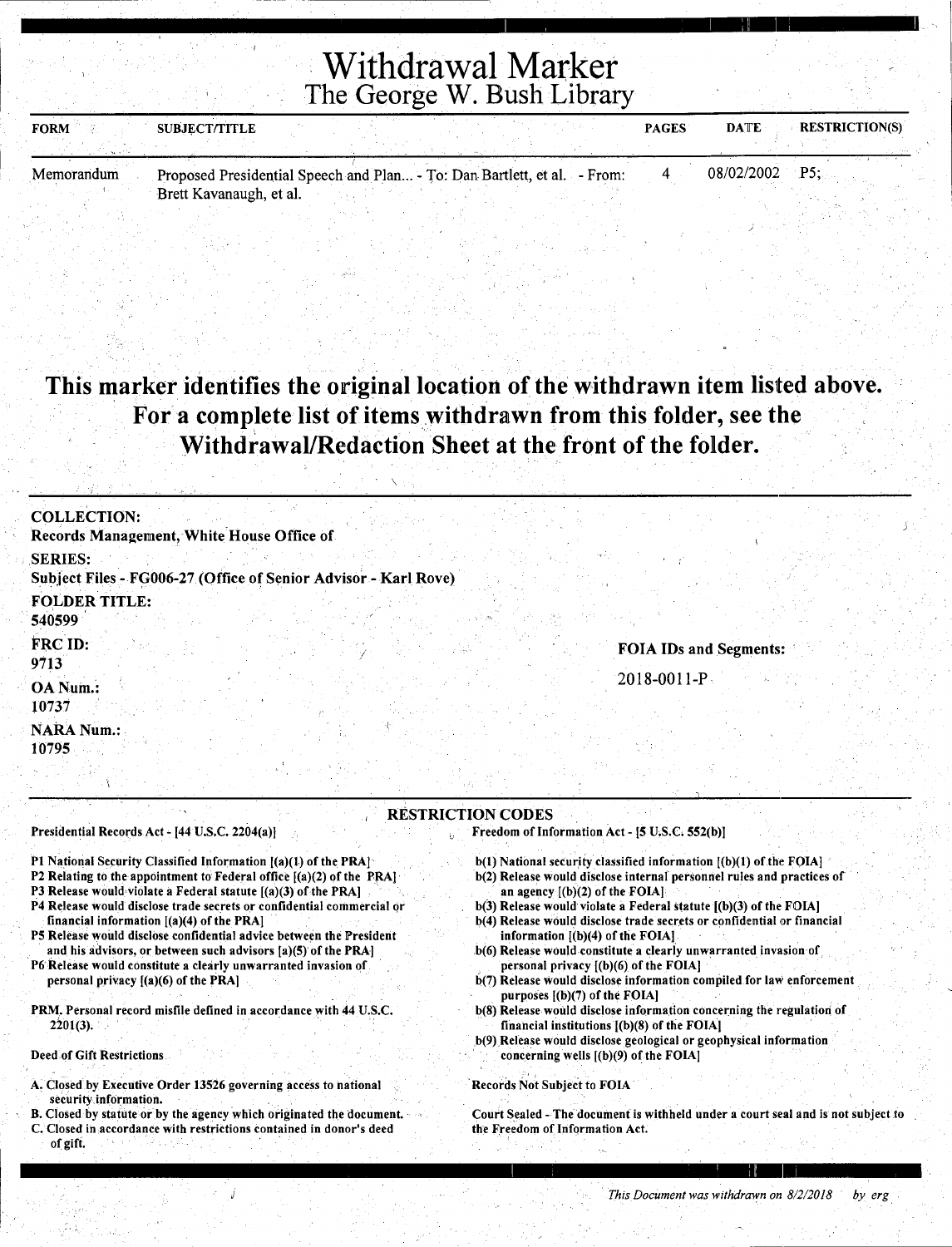| President                                                | <b>Nominations</b><br><b>Submitted</b> | <b>Nominees</b><br>Confirmed | Percentage<br><b>Of Nominees</b><br><b>Confirmed</b> | <b>Circuit</b><br>Court<br><b>Nominations</b><br><b>Submitted</b> | <b>Circuit</b><br>Court<br><b>Nominees</b><br>Confirmed | Circuit<br>Court<br>Percentage<br>of Nominees<br>Confirmed |
|----------------------------------------------------------|----------------------------------------|------------------------------|------------------------------------------------------|-------------------------------------------------------------------|---------------------------------------------------------|------------------------------------------------------------|
| G.W.<br><b>Bush</b><br>(as of Aug. '02<br>Senate recess) | 123                                    | 72                           | 59%                                                  | 32                                                                | 13                                                      | 41%                                                        |
| <b>Clinton</b>                                           | 140                                    | 126                          | 90%                                                  | 22                                                                | 19                                                      | 86%                                                        |
| George<br>H.W.<br><b>Bush</b>                            | 74                                     | 70                           | 95%                                                  | 23                                                                | 22                                                      | 96%                                                        |
| Reagan                                                   | 88                                     | 87                           | 99%                                                  | 20                                                                | 19                                                      | 95%                                                        |

#### Judicial Appointments Historical Comparison: First Two Years of a Presidency